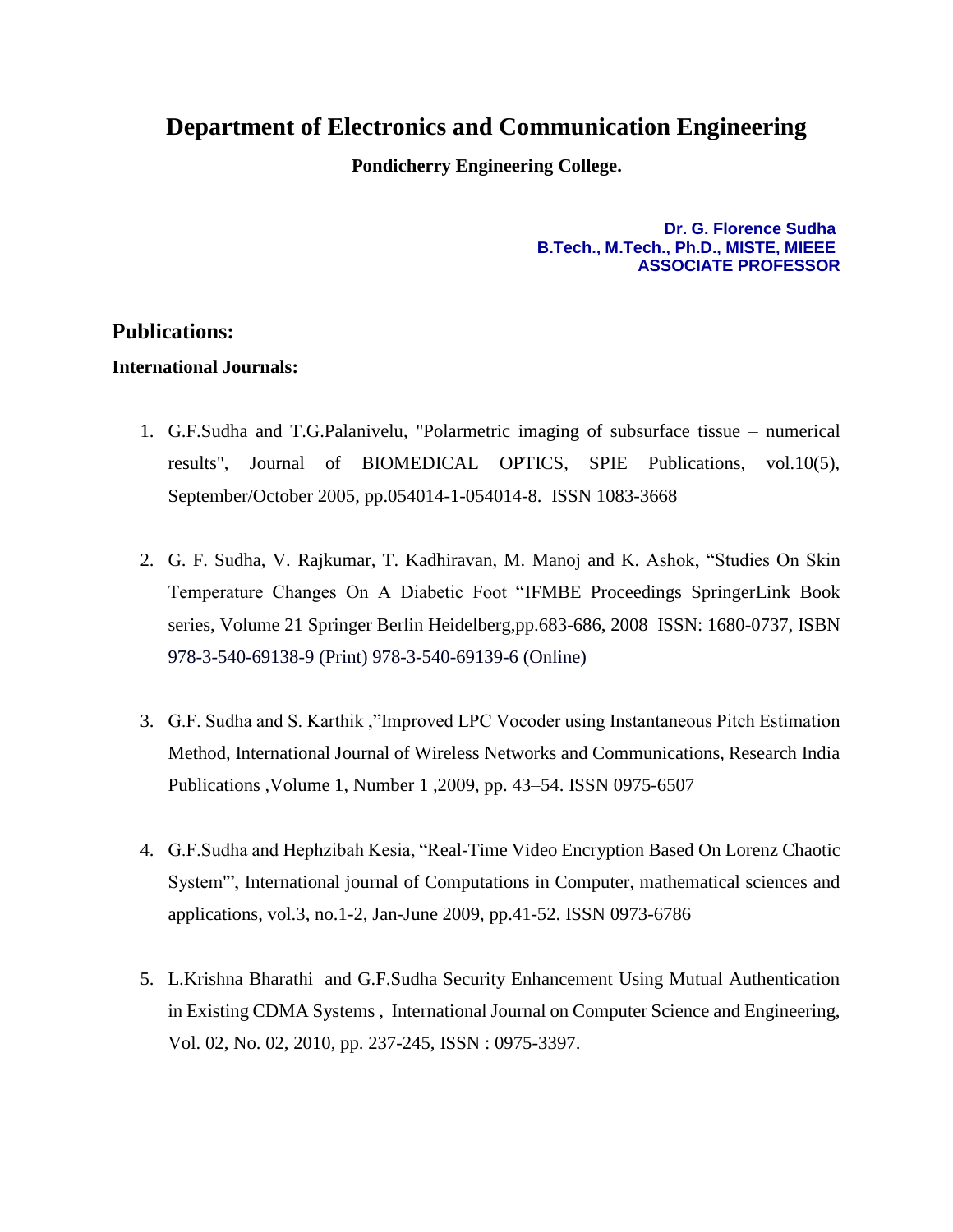- 6. L.M.Varalakshmi and G.F.Sudha,"Performance Enhancement Of Binary Randomized Arithmetic Coding For Multimedia Encryption, International Journal of Recent Trends in Engineering and Technology, ACEEE, Vol. 3, No. 2, May 2010 , pp. 6-8. , ISSN: 1797- 9617
- 7. [L. M. Varalakshmi](http://www.springerlink.com/content/?Author=L.+M.+Varalakshmi) and [G. Florence Sudha,](http://www.springerlink.com/content/?Author=G.+Florence+Sudha) ["Selective Encryption of Video Using Multiple](http://www.springerlink.com/content/p586984526327646/?p=8c5b5da1315349cfbc4674528d902238&pi=27)  [Chaotic Maps"](http://www.springerlink.com/content/p586984526327646/?p=8c5b5da1315349cfbc4674528d902238&pi=27), Information Processing and Management, International Conference on Recent Trends in Business Administration and Information Processing, BAIP 2010, Trivandrum, Kerala, India, March 26-27, 2010. Proceedings, SpringerLink Book series, Volume 70, Springer Berlin Heidelberg, pp.164-168. ISSN: 1865-0929, ISBN978-3-642- 12213-2 (Print) 978-3-642-12214-9 (Online)
- 8. [V. Vijayalakshmi,](http://www.springerlink.com/content/?Author=V.+Vijayalakshmi) [L. M. Varalakshmi](http://www.springerlink.com/content/?Author=L.+M.+Varalakshmi) and [G. F. Sudha,](http://www.springerlink.com/content/?Author=G.+F.+Sudha) " Efficient Encryption of intra and Inter Frames in MPEG Video , [Recent Trends in Network Security and Applications](http://www.springerlink.com/content/978-3-642-14477-6/) , [Communications in Computer and Information Science,](http://www.springerlink.com/content/1865-0929/) SpringerLink Book series,2010, Volume 89, Part 1, 93-104, Springer Berlin Heidelberg, New York. Proceedings of the Third Intl. conference CNSA 2010, Chennai, India, July 23-25 2010. , ISSN: 1865-0929.
- 9. G.F.Sudha and Anandkumar," Fault detection and classification in Printed Circuit Board" International Journal of VLSI Design , Vol.2, No1, Jan-June 2011, pp.7-12. ISSN: 2229- 3167.
- 10. L. M.Varalakshmi, G.F.Sudha ," An enhanced encryption algorithm for video based on multiple Huffman tables", Multimedia Tools and applications, SPRINGER journal, vol. 51, No.3, pp. 552-557, ISSN: 1380-7501 ,on line Feb 2011 , DOI 10.1007/s11042-011- 0963-2, print Volume 64, Number 3, June 2013.
- 11. Gnanou Florence Sudha, M. Niveditha, K. Srinandhini, and S. Narmadha," Hand Based Biometric Recognition Based on Zernike Moments and Log Gabor Filters", International Journal of Research and Reviews in Information Sciences , Science Academy Publisher, United Kingdom, Vol.1, No.4, Dec 2011, pp. 119-125, ISSN: 2046-6439.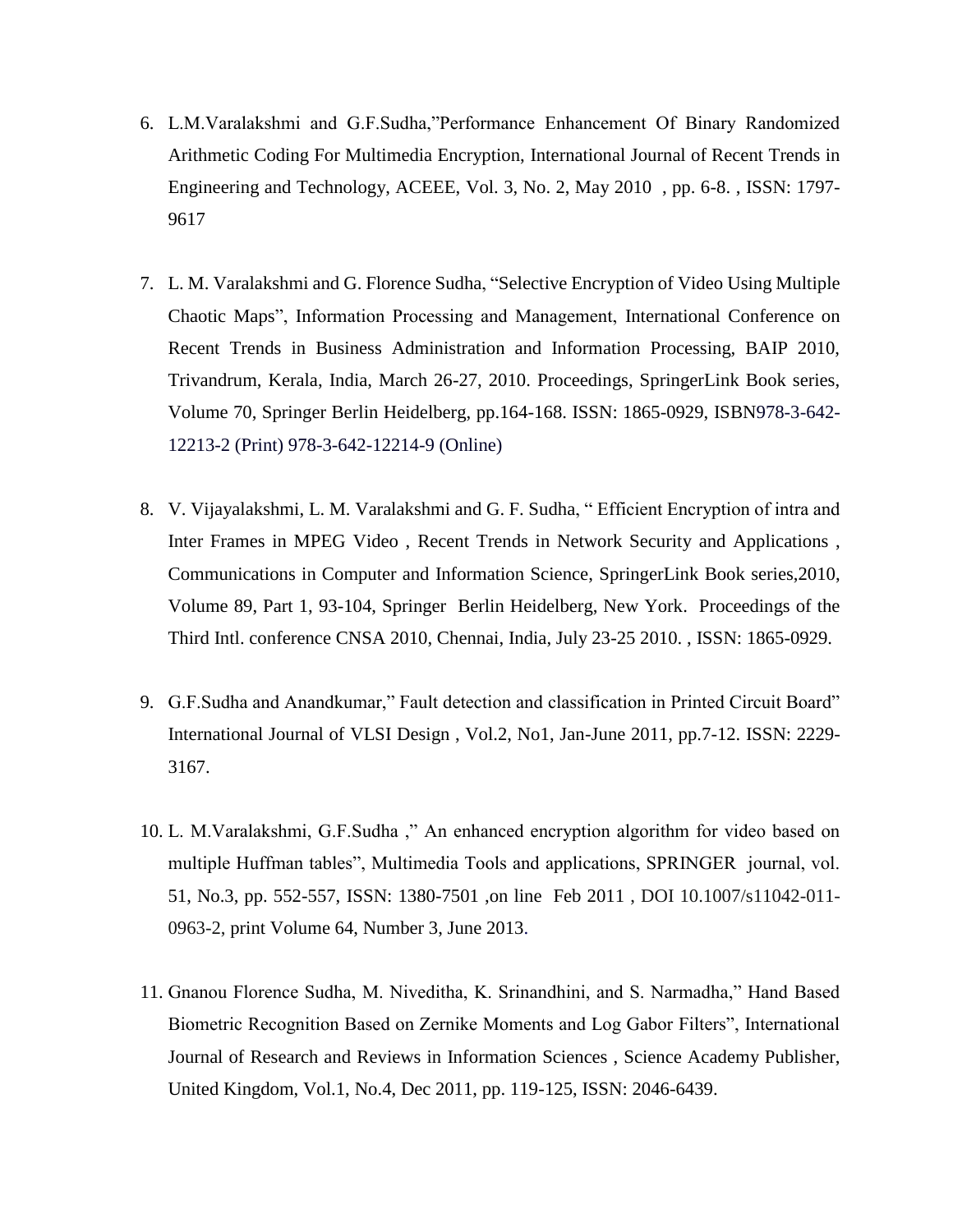- 12. R.Gunasundari and G.F.Sudha," Simulation model of a relay based autonompus ECG monitoring system using wireless sensors", CiiT International Journal of Networking and Communication Engineering, vol. 4, No15, Dec 2012 pp.925 – 932.
- 13. L.M.Varalakshmi and G.F.Sudha, "A Selective Encryption and Energy Efficient Clustering Scheme for Video Streaming in Wireless Sensor Networks" Telecommunication systems Journal, SPRINGER Publications, Vol.52, No.4, April 2013. DOI 10.1007/s11235-013-9849-0 ISSN 1018-4864.
- 14. Varalakshmikumar, Florence Sudha, Elamparithiparithi, " Performance Analysis of secured video transmission over 3G networks based on H.264/AVC", International Journal of Multimedia Intelligence and Security, Inderscience Publishers Vol. 3, No. 1, 2013, pp.23- 50, ISSN(online): 2042-3470, ISSN(print) 2042-3462.
- 15. A.V. Anantha Lakshmi and G.F.Sudha, "Design of a reversible single precision floating point subtractor", SpringerPlus, January 2014, vol. 3:11, DOI:10.1186/2193-1801-3-11, ISSN: 2193-1801.
- 16. A.V. Anantha Lakshmi and G.F.Sudha, "Design of 4-Bit Reversible Shift Registers", WSEAS Transactions on Circuits and Systems, Issue 12, Volume 12, December 2013, E-ISSN: 2224-266X
- 17. A.V. Anantha Lakshmi and G.F.Sudha, "Area and Speed Efficient Reversible Fused Radix-2 FFT Unit Using 4:3 Compressor", International Journal on Recent Trends in Engineering and Technology, ACEEE, vol.10, Issue 2, Jan 2014, pp172-186, ISSN: 1797-9617.
- 18. G. Florence Sudha, S.Karthik and N.Selva Kumar, "Activity Aware Energy Efficient Priority Based Multi Patient Monitoring Adaptive System For Body Sensor Networks", Technology and Health care, IOS Publishers, Amsterdam ISSN: 0928-7329 (*In Press*)